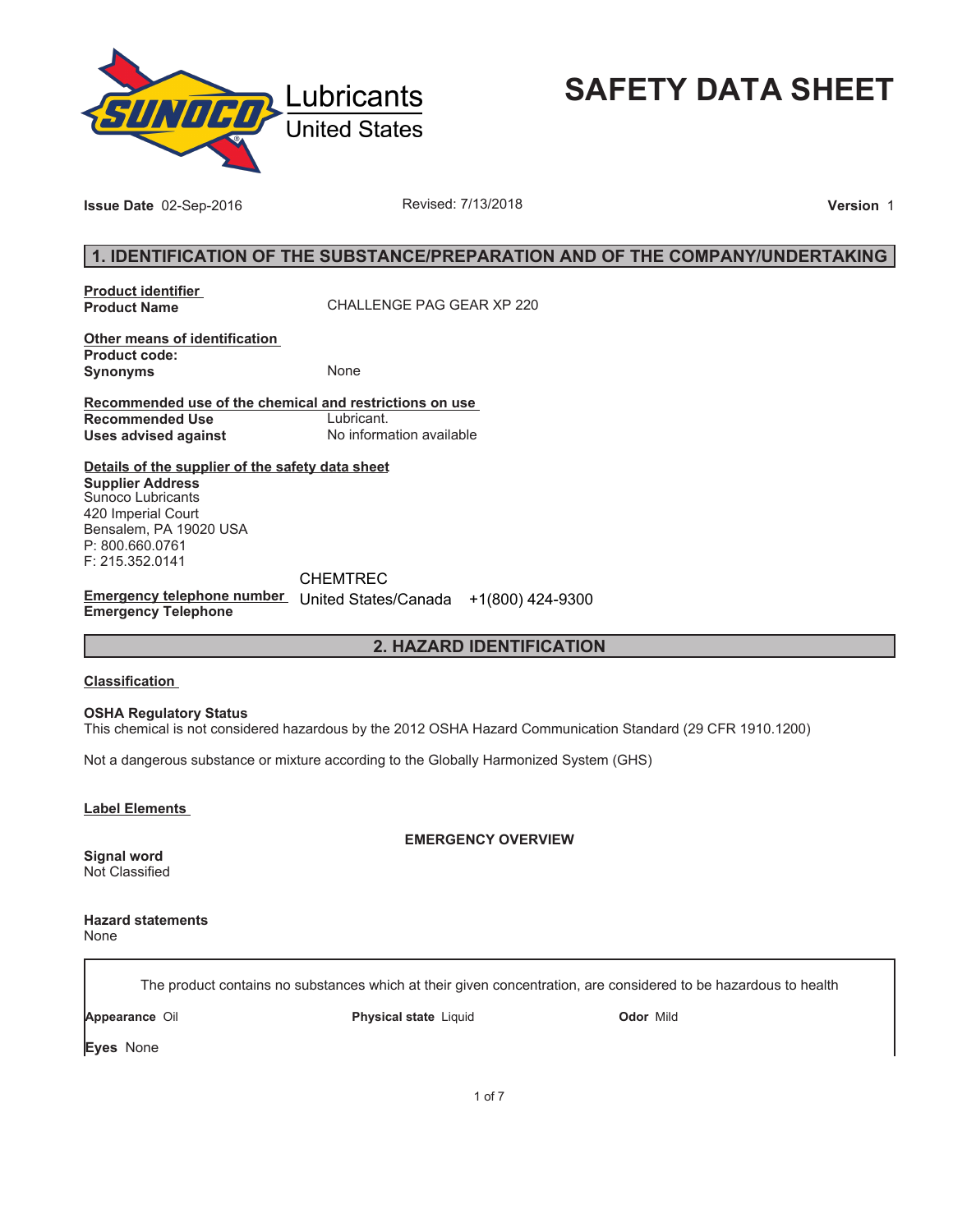# **Hazards not otherwise classified (HNOC)**

**Other information**

Harmful to aquatic life with long lasting effects

# **3. COMPOSITION/INFORMATION ON INGREDIENTS**

\_\_\_\_\_\_\_\_\_\_\_\_\_\_\_\_\_\_\_\_\_\_\_\_\_\_\_\_\_\_\_\_\_\_\_\_\_\_\_\_\_\_\_\_\_\_\_\_\_\_\_\_\_\_\_\_\_\_\_\_\_\_\_\_\_\_\_\_\_\_\_\_\_\_\_\_\_\_\_\_\_\_\_\_\_\_\_\_\_\_\_\_\_

The product contains no substances which at their given concentration, are considered to be hazardous to health.

| <b>Components</b>                                           |                                                                                                                                    | <b>CAS-No</b> | Weight %     | <b>Trade Secret</b> |
|-------------------------------------------------------------|------------------------------------------------------------------------------------------------------------------------------------|---------------|--------------|---------------------|
| Polyalkylene Glycol                                         |                                                                                                                                    | Proprietary   | $80 - 100\%$ |                     |
|                                                             |                                                                                                                                    |               |              |                     |
| <b>4. FIRST AID MEASURES</b>                                |                                                                                                                                    |               |              |                     |
| <b>First aid measures</b>                                   |                                                                                                                                    |               |              |                     |
| Eye contact:                                                | Rinse immediately with plenty of water, also under the eyelids, for at least 15 minutes. If<br>symptoms persist, call a physician. |               |              |                     |
| Skin contact:                                               | Wash off immediately with soap and plenty of water. If skin irritation persists, call a<br>physician.                              |               |              |                     |
| Inhalation:                                                 | In the case of inhalation of aerosol/mist consult a physician if necessary.                                                        |               |              |                     |
| Ingestion:                                                  | Drink plenty of water. Do not induce vomiting without medical advice. If symptoms persist,<br>call a physician.                    |               |              |                     |
| Most important symptoms and effects, both acute and delayed |                                                                                                                                    |               |              |                     |

**Symptoms** No information available.

## **Indication of any immediate medical attention and special treatment needed**

# **5. FIRE-FIGHTING MEASURES**

## **Suitable extinguishing media:**

Water. Dry chemical. Carbon dioxide (CO2). Foam.

Unsuitable extinguishing media No information available **Specific hazards arising from the chemical** In the event of fire, cool tanks with water spray.

## **Explosion data**

**Sensitivity to Mechanical Impact** None. **Sensitivity to Static Discharge** None.

## **Special protective equipment for firefighters:**

As in any fire, wear self-contained breathing apparatus pressure-demand, MSHA/NIOSH (approved or equivalent) and full protective gear.

# **6. ACCIDENTAL RELEASE MEASURES**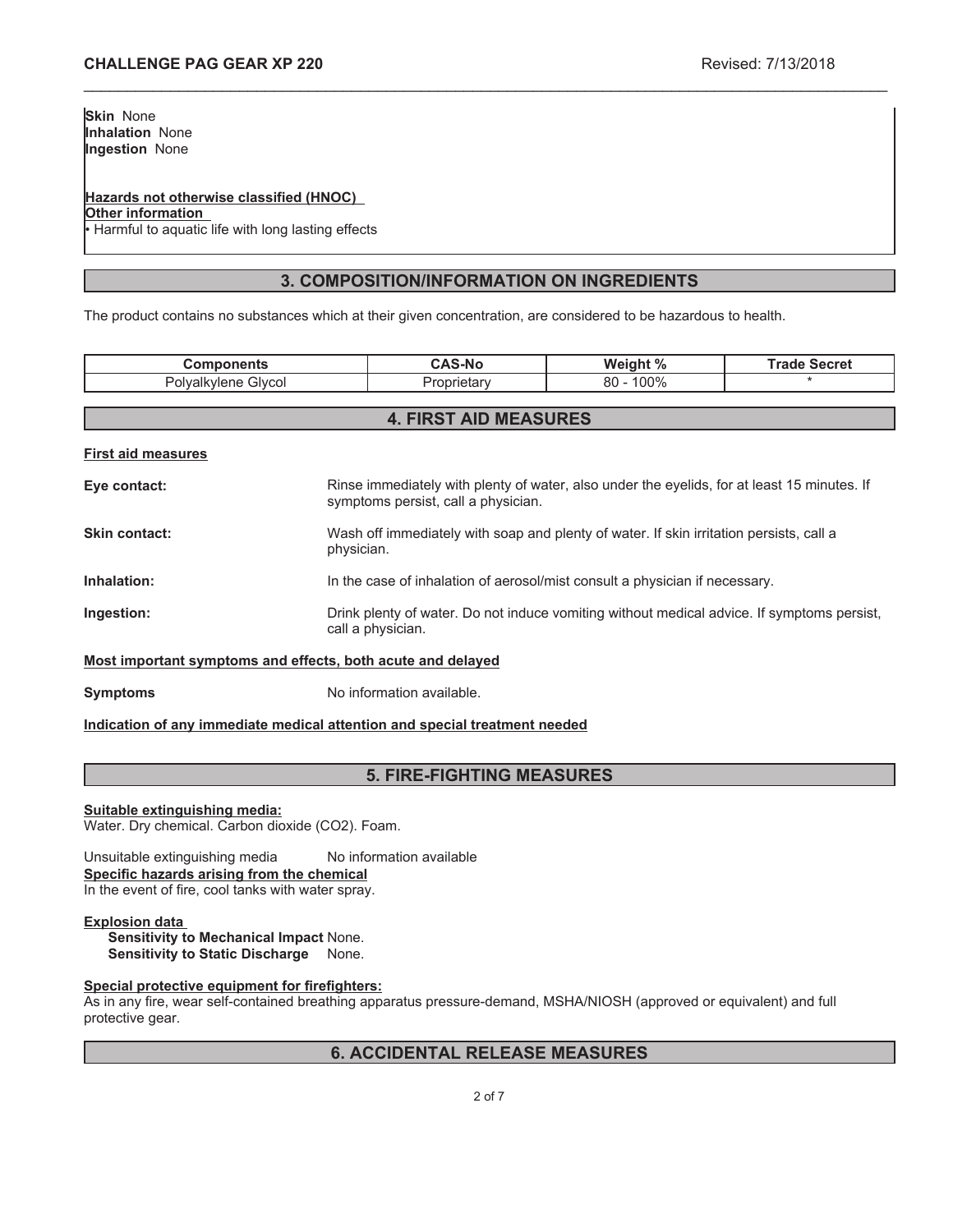| Personal precautions, protective equipment and emergency procedures   |                                                                                                                                                                                       |                                                                                                                                               |                                                                                              |
|-----------------------------------------------------------------------|---------------------------------------------------------------------------------------------------------------------------------------------------------------------------------------|-----------------------------------------------------------------------------------------------------------------------------------------------|----------------------------------------------------------------------------------------------|
| <b>Personal precautions:</b>                                          |                                                                                                                                                                                       | Contaminated surfaces will be extremely slippery. Use personal protective equipment.                                                          |                                                                                              |
| <b>Environmental precautions</b>                                      |                                                                                                                                                                                       |                                                                                                                                               |                                                                                              |
| <b>Environmental precautions:</b>                                     |                                                                                                                                                                                       | Do not flush into surface water or sanitary sewer system.                                                                                     |                                                                                              |
| Methods and material for containment and cleaning up                  |                                                                                                                                                                                       |                                                                                                                                               |                                                                                              |
| <b>Methods for containment</b>                                        |                                                                                                                                                                                       | Prevent further leakage or spillage if safe to do so.                                                                                         |                                                                                              |
| Methods for cleaning up:                                              | container.                                                                                                                                                                            | Absorb spill with inert material (e.g. dry sand or earth), then place in a chemical waste                                                     |                                                                                              |
|                                                                       |                                                                                                                                                                                       | 7. HANDLING AND STORAGE                                                                                                                       |                                                                                              |
| <b>Precautions for safe handling</b>                                  |                                                                                                                                                                                       |                                                                                                                                               |                                                                                              |
| <b>Handling</b>                                                       |                                                                                                                                                                                       | Do not breathe vapors or spray mist. Spilling onto the container's outside will make<br>container slippery. Avoid contact with eyes and skin. |                                                                                              |
| Conditions for safe storage, including any incompatibilities          |                                                                                                                                                                                       |                                                                                                                                               |                                                                                              |
| <b>Storage Conditions</b>                                             |                                                                                                                                                                                       | Keep containers dry and tightly closed to avoid moisture absorption and contamination                                                         |                                                                                              |
| 8. EXPOSURE CONTROLS/PERSONAL PROTECTION                              |                                                                                                                                                                                       |                                                                                                                                               |                                                                                              |
| <b>Control parameters</b>                                             |                                                                                                                                                                                       |                                                                                                                                               |                                                                                              |
| <b>Exposure Guidelines</b>                                            |                                                                                                                                                                                       | Contains mineral oil, vegetable oil, and/or synthetic oil. Under conditions which may                                                         |                                                                                              |
| <b>Appropriate engineering controls</b>                               | generate mists, observe the OSHA PEL of 5 mg/m <sup>3</sup> , ACGIH STEL of 10 mg/m <sup>3</sup> .                                                                                    |                                                                                                                                               |                                                                                              |
| <b>Engineering measures to reduce</b><br>exposure:                    |                                                                                                                                                                                       | Ensure adequate ventilation, especially in confined areas.                                                                                    |                                                                                              |
| Individual protection measures, such as personal protective equipment |                                                                                                                                                                                       |                                                                                                                                               |                                                                                              |
| <b>Respiratory protection:</b>                                        | protective suit.                                                                                                                                                                      |                                                                                                                                               | In case of mist, spray or aerosol exposure wear suitable personal respiratory protection and |
| Hand protection:                                                      | Nitrile rubber                                                                                                                                                                        |                                                                                                                                               |                                                                                              |
| Eye protection:<br>Skin and body protection:                          | Safety glasses<br>Usual safety precautions while handling the product will provide adequate protection<br>against this potential effect<br>Avoid contact with skin, eyes and clothing |                                                                                                                                               |                                                                                              |
| <b>General Hygiene Considerations</b>                                 |                                                                                                                                                                                       |                                                                                                                                               |                                                                                              |
| 9. PHYSICAL AND CHEMICAL PROPERTIES                                   |                                                                                                                                                                                       |                                                                                                                                               |                                                                                              |
| Information on basic physical and chemical properties                 |                                                                                                                                                                                       |                                                                                                                                               |                                                                                              |
| <b>Physical state Liquid</b><br>Appearance Oil                        | <b>Odor Mild</b>                                                                                                                                                                      | <b>Color Clear</b>                                                                                                                            | Odor threshold No information<br>available                                                   |

\_\_\_\_\_\_\_\_\_\_\_\_\_\_\_\_\_\_\_\_\_\_\_\_\_\_\_\_\_\_\_\_\_\_\_\_\_\_\_\_\_\_\_\_\_\_\_\_\_\_\_\_\_\_\_\_\_\_\_\_\_\_\_\_\_\_\_\_\_\_\_\_\_\_\_\_\_\_\_\_\_\_\_\_\_\_\_\_\_\_\_\_\_

**Not applicable**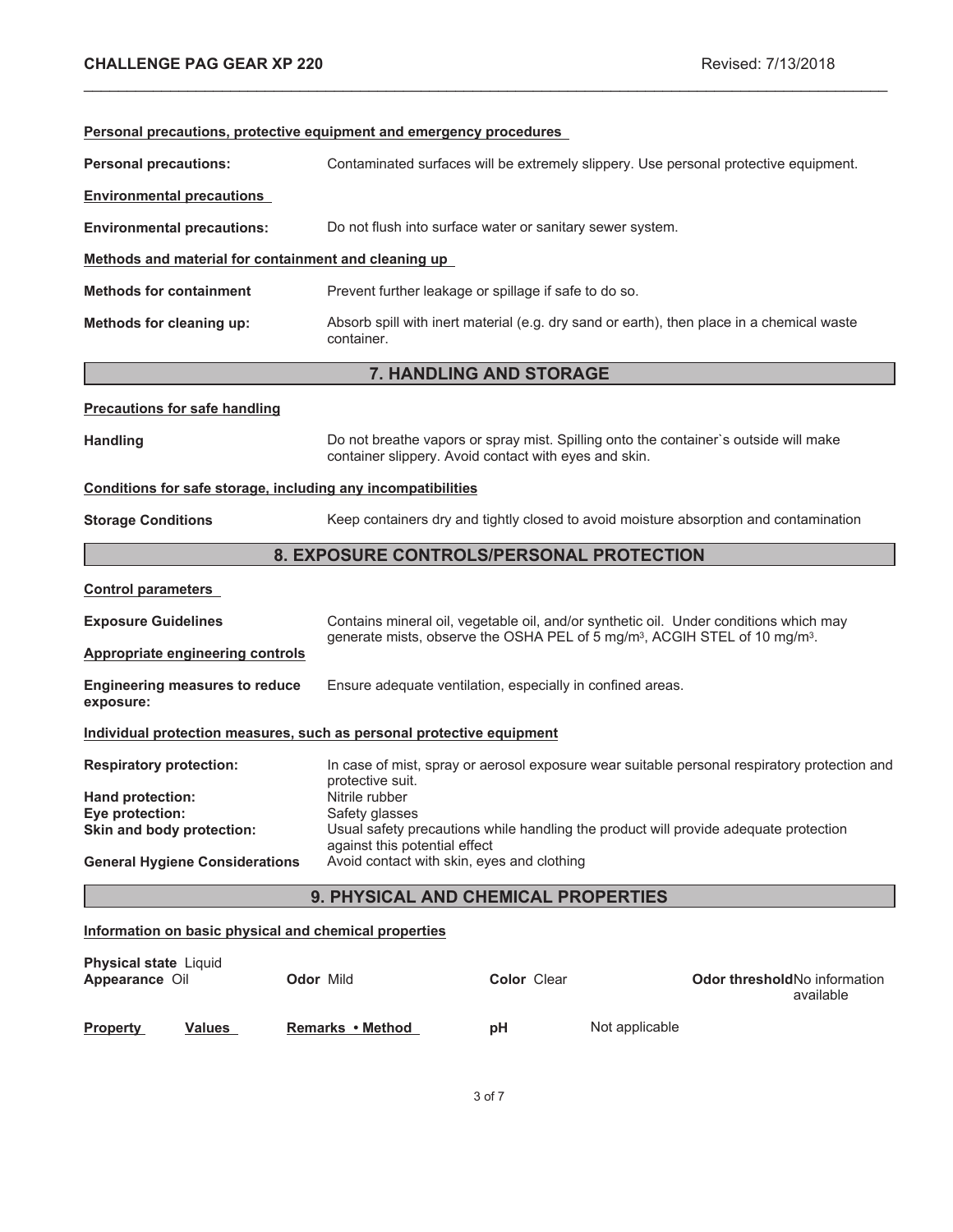# **CHALLENGE PAG GEAR XP 220 Revised: 7/13/2018**

| <b>Melting</b><br>point/freezing available<br>point                                                    | No information                            |                                                                                                                                          | boiling range available                    | <b>Boiling point / No information</b>     |  |
|--------------------------------------------------------------------------------------------------------|-------------------------------------------|------------------------------------------------------------------------------------------------------------------------------------------|--------------------------------------------|-------------------------------------------|--|
| <b>Flash point</b>                                                                                     | 450 °F                                    | > 232 °C / > Cleveland Open Cup                                                                                                          | <b>Evaporation</b><br>rate                 | No information<br>available               |  |
| <b>Flammability</b><br>(solid, gas)                                                                    | No information<br>available               |                                                                                                                                          | <b>Flammability</b><br><b>Limit in Air</b> |                                           |  |
| Upper<br>flammability<br>limit:                                                                        | No information<br>available               |                                                                                                                                          | Lower<br>flammability available<br>limit:  | No information                            |  |
| Vapor<br>pressure                                                                                      | No information<br>available               |                                                                                                                                          |                                            | Vapor density No information<br>available |  |
| <b>Specific</b><br><b>Gravity</b><br>Solubility in                                                     | > 1.0<br>No information                   |                                                                                                                                          | Water<br>solubility<br><b>Partition</b>    | Soluble in water<br>No information        |  |
| other solvents available<br>Autoignition                                                               | No information                            |                                                                                                                                          | coefficient                                | available<br>DecompositionNo information  |  |
| temperature<br><b>Kinematic</b><br>viscosity                                                           | available<br>approx. 224<br>cSt @ 40 ° C  |                                                                                                                                          | temperature<br><b>Dynamic</b><br>viscosity | available<br>No information<br>available  |  |
| <b>Explosive properties</b><br><b>Oxidizing properties</b>                                             |                                           | No information available<br>No information available                                                                                     |                                            |                                           |  |
| <b>Other information</b>                                                                               |                                           |                                                                                                                                          |                                            |                                           |  |
| <b>Softening point</b><br>Molecular weight<br>VOC Content (%)<br><b>Density</b><br><b>Bulk density</b> |                                           | No information available<br>No information available<br>No information available<br>No information available<br>No information available |                                            |                                           |  |
| <b>10. STABILITY AND REACTIVITY</b>                                                                    |                                           |                                                                                                                                          |                                            |                                           |  |
| <b>Reactivity</b><br>Not applicable                                                                    |                                           |                                                                                                                                          |                                            |                                           |  |
| <b>Chemical stability</b>                                                                              |                                           |                                                                                                                                          |                                            |                                           |  |
| <b>Stability</b>                                                                                       | <b>Possibility of Hazardous Reactions</b> | Stable under normal conditions                                                                                                           |                                            |                                           |  |
| <b>Reactions</b>                                                                                       | <b>Possibility of Hazardous</b>           | None under normal processing.                                                                                                            |                                            |                                           |  |
|                                                                                                        | <b>Hazardous polymerization</b>           | Hazardous polymerization does not occur.                                                                                                 |                                            |                                           |  |
| <b>Conditions to avoid</b>                                                                             |                                           |                                                                                                                                          |                                            |                                           |  |
| <b>Conditions to avoid</b>                                                                             | <b>Hazardous Decomposition Products</b>   | No special storage conditions required                                                                                                   |                                            |                                           |  |
|                                                                                                        |                                           |                                                                                                                                          |                                            |                                           |  |

**Hazardous Decomposition Products** Thermal decomposition can lead to release of irritating gases and vapors **Incompatible materials**

**Incompatible materials Oxidising agents** 

**11. TOXICOLOGICAL INFORMATION**

**Information on likely routes of exposure**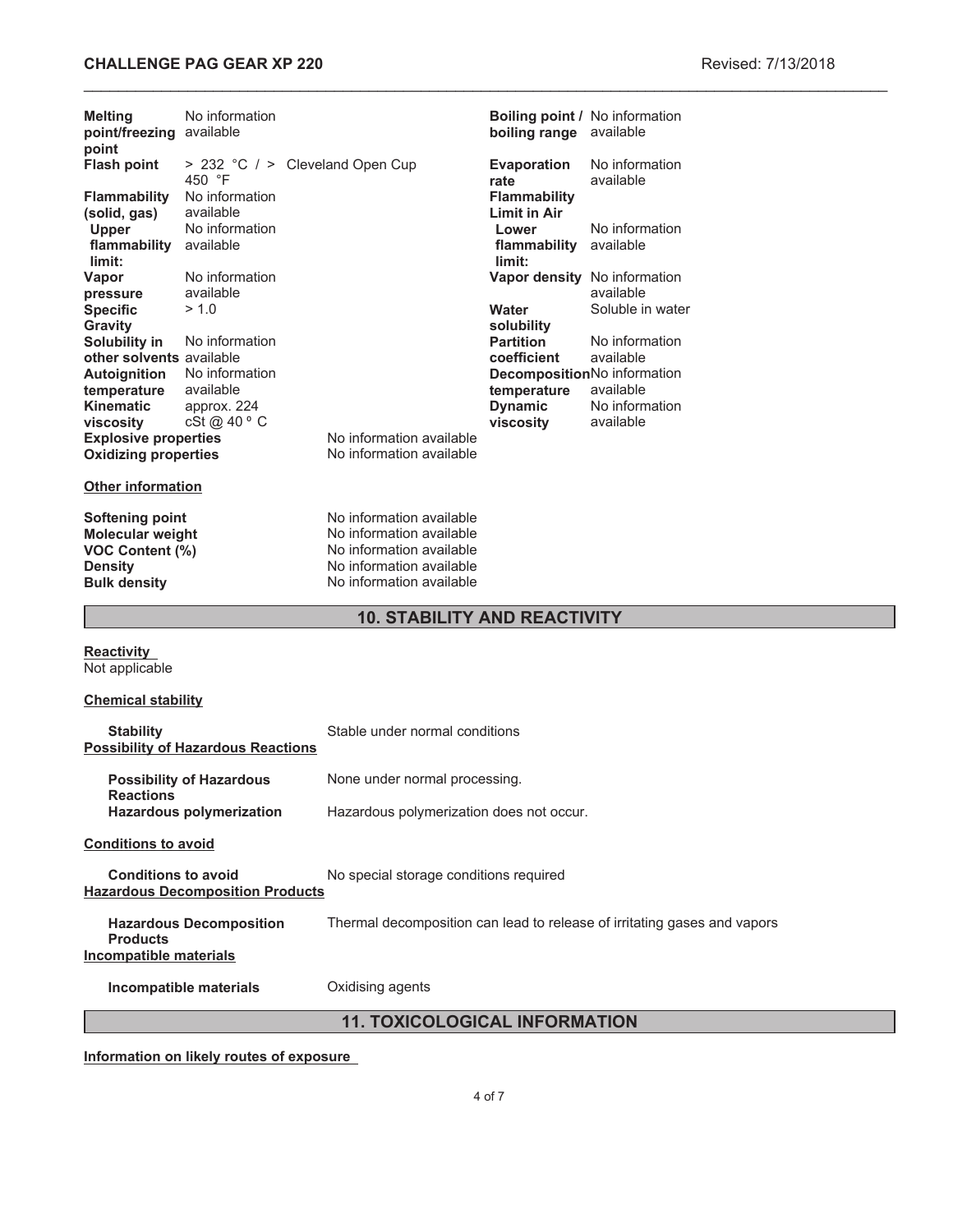$= 320$  mg/m<sup>3</sup> (Rat ) 4 h

| Components                 | Oral LD50                                                                                                               | <b>Dermal LD50</b>                                                                       | <b>Inhalation LC50</b> |
|----------------------------|-------------------------------------------------------------------------------------------------------------------------|------------------------------------------------------------------------------------------|------------------------|
| Ingestion                  |                                                                                                                         | Ingestion may cause gastrointestinal irritation, nausea, vomiting and diarrhoea.         |                        |
| <b>Inhalation</b>          | Vapors and/or aerosols which may be formed at elevated temperatures may be irritating to<br>eyes and respiratory tract. |                                                                                          |                        |
| <b>Skin contact</b>        |                                                                                                                         | Substance does not generally irritate and is only mildly irritating to the skin.         |                        |
| Eye contact                | May cause slight irritation.                                                                                            |                                                                                          |                        |
| <b>Product Information</b> |                                                                                                                         | Product does not present an acute toxicity hazard based on known or supplied information |                        |

\_\_\_\_\_\_\_\_\_\_\_\_\_\_\_\_\_\_\_\_\_\_\_\_\_\_\_\_\_\_\_\_\_\_\_\_\_\_\_\_\_\_\_\_\_\_\_\_\_\_\_\_\_\_\_\_\_\_\_\_\_\_\_\_\_\_\_\_\_\_\_\_\_\_\_\_\_\_\_\_\_\_\_\_\_\_\_\_\_\_\_\_\_

#### **Information on toxicological effects**

## **Delayed and immediate effects as well as chronic effects from short and long-term exposure**

Polyalkylene Glycol -  $\overline{\phantom{a}}$  -  $\overline{\phantom{a}}$  -

| <b>Sensitization</b><br><b>Mutagenic effects:</b><br>Carcinogenicity | No sensitization responses were observed.<br>Did not show mutagenic or teratogenic effects in animal experiments.<br>This product does not contain any carcinogens or potential carcinogens as listed by OSHA,<br>IARC or NTP. |
|----------------------------------------------------------------------|--------------------------------------------------------------------------------------------------------------------------------------------------------------------------------------------------------------------------------|
| <b>Reproductive toxicity</b>                                         | This product does not contain any known or suspected reproductive hazards.                                                                                                                                                     |
| <b>STOT - Single Exposure</b>                                        | None under normal use conditions.                                                                                                                                                                                              |
| <b>STOT - Repeated Exposure</b>                                      | None under normal use conditions.                                                                                                                                                                                              |
| <b>Aspiration hazard</b>                                             | Not applicable.                                                                                                                                                                                                                |

## **Numerical measures of toxicity - Product Information**

#### **The following values are calculated based on chapter 3.1 of the GHS document** .

| ATEmix (oral)                 | 11188 mg/kg |
|-------------------------------|-------------|
| <b>ATEmix (dermal)</b>        | 17577 mg/kg |
| ATEmix (inhalation-dust/mist) | 330 mg/l    |

# **12. ECOLOGICAL INFORMATION**

#### **Ecotoxicity**

Harmful to aquatic life with long lasting effects

0.39123% of the mixture consists of components(s) of unknown hazards to the aquatic environment

# **Persistence and degradability**

No information available.

#### **Bioaccumulation** No information available.

# **Mobility**

Soluble in water.

# **13. DISPOSAL CONSIDERATIONS**

## **Waste treatment methods**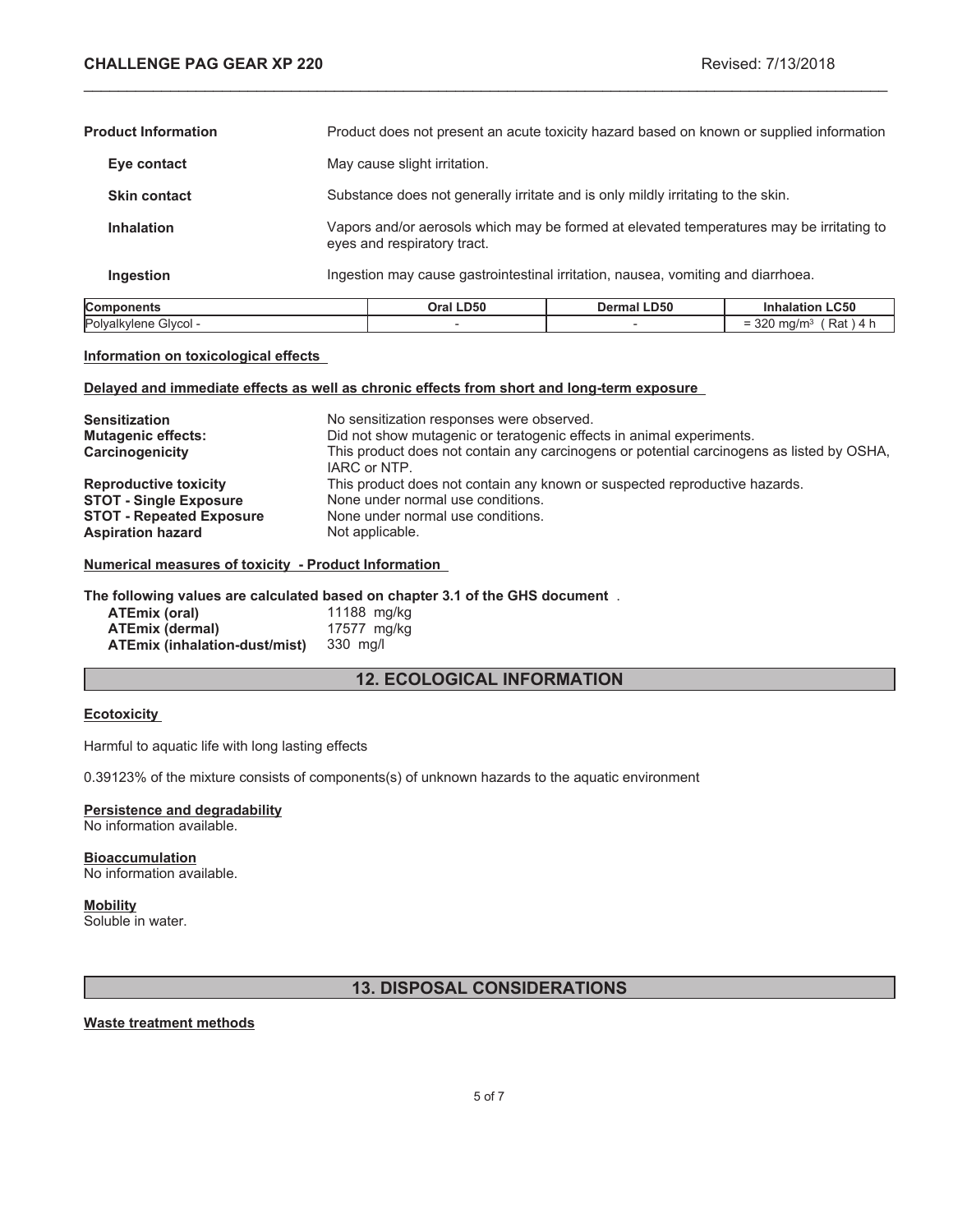**Disposal of wastes** Disposal should be in accordance with applicable regional, national and local laws and regulations.

**Contaminated packaging Do not reuse container.** 

**International Inventories** 

# **14. TRANSPORT INFORMATION**

\_\_\_\_\_\_\_\_\_\_\_\_\_\_\_\_\_\_\_\_\_\_\_\_\_\_\_\_\_\_\_\_\_\_\_\_\_\_\_\_\_\_\_\_\_\_\_\_\_\_\_\_\_\_\_\_\_\_\_\_\_\_\_\_\_\_\_\_\_\_\_\_\_\_\_\_\_\_\_\_\_\_\_\_\_\_\_\_\_\_\_\_\_

**DOT** Not Regulated by any means of transportation

# **15. REGULATORY INFORMATION**

| 1110111011011111001100 |                                                                         |
|------------------------|-------------------------------------------------------------------------|
| <b>TSCA:</b>           | Listed in TSCA                                                          |
| DSL:                   | All of the components in this product are listed in DSL                 |
| <b>EINECS/ELINCS</b>   | This product complies with EINECS/ELINCS                                |
| <b>CHINA:</b>          | This product complies with China IECSC.                                 |
| <b>KECL:</b>           | This product complies with Korea KECL.                                  |
| <b>PICCS:</b>          | This product complies with Philippines PICCS.                           |
| AICS:                  | All the constituents of this material are listed on the Australian AICS |
|                        |                                                                         |

#### **Legend:**

**TSCA** - United States Toxic Substances Control Act Section 8(b) Inventory

**DSL/NDSL** - Canadian Domestic Substances List/Non-Domestic Substances List

**EINECS/ELINCS** - European Inventory of Existing Chemical Substances/European List of Notified Chemical Substances

**ENCS** - Japan Existing and New Chemical Substances

**IECSC** - China Inventory of Existing Chemical Substances

**KECL** - Korean Existing and Evaluated Chemical Substances

**PICCS** - Philippines Inventory of Chemicals and Chemical Substances

**AICS** - Australian Inventory of Chemical Substances

## **Federal Regulations**

## **SARA 313**

Section 313 of Title III of the Superfund Amendments and Reauthorization Act of 1986 (SARA). This product does not contain any chemicals which are subject to the reporting requirements of the Act and Title 40 of the Code of Federal Regulations, Part 372

| N٥ |
|----|
| N٥ |
| N٥ |
| N٥ |
| N٥ |
|    |

#### **CWA (Clean Water Act)**

This product does not contain any substances regulated as pollutants pursuant to the Clean Water Act (40 CFR 122.21 and 40 CFR 122.42)